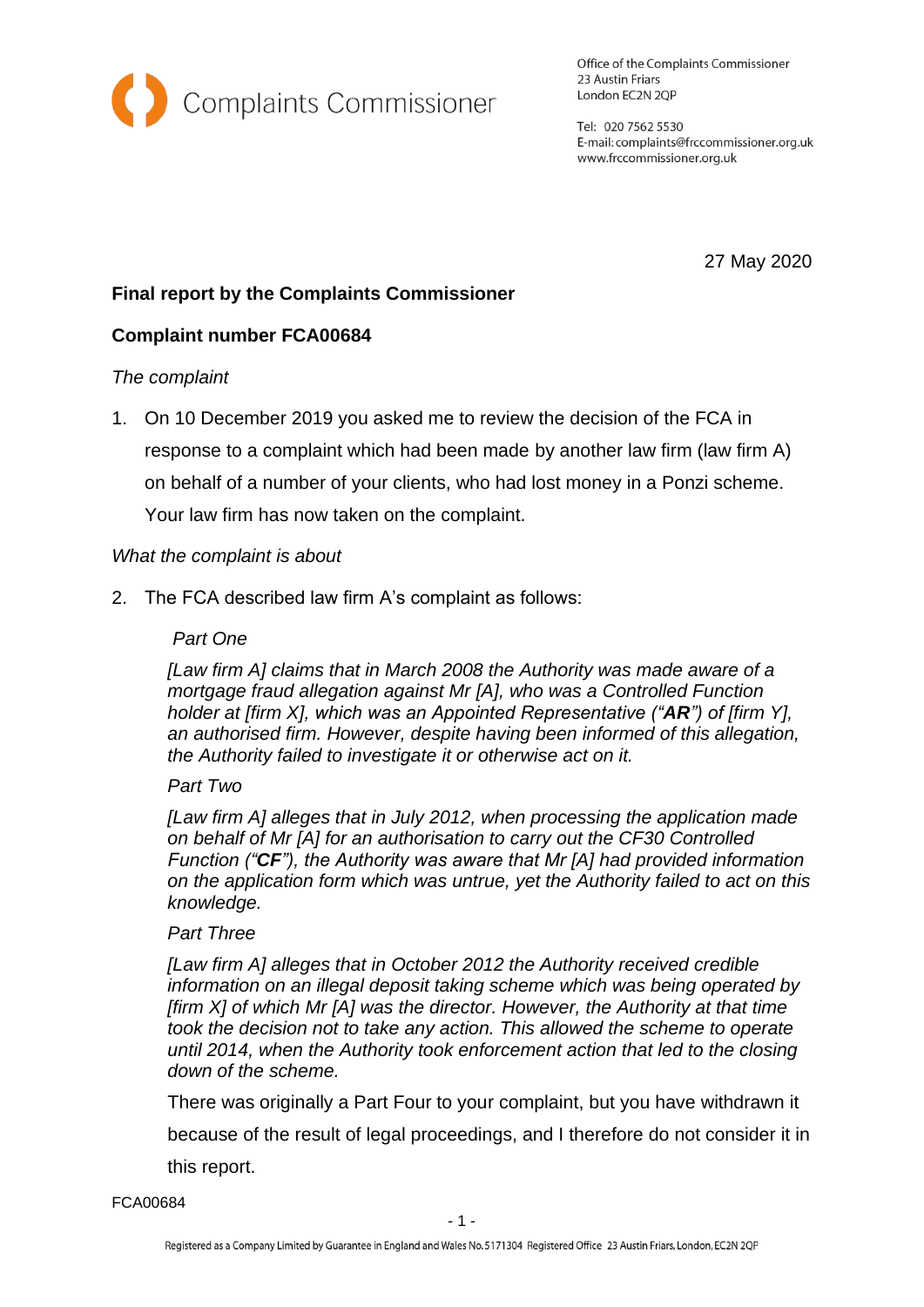#### *What the regulator decided*

- 3. The FCA's decisions on each part of your clients' complaints were as follows:
	- a. Part One was not upheld. The FCA said that the Financial Services Authority (FSA) – the regulator at the time – dealt promptly with the information about alleged mortgage fraud, and acted in accordance with the policies in place at the time (2008);
	- b. Part Two was not upheld. The FCA said that the FSA dealt appropriately with the information which it received in 2012 in relation to Mr A's application;
	- c. Part Three was partly upheld. The FCA investigation showed that the information about the alleged illegal deposit taking scheme was not followed up as it should have been, apparently due to an administrative error.
- 4. Law firm A responded to the FCA's decision by asking the FCA to reconsider on the following basis:
	- a. In respect of Part One, the FSA's risk threshold was 'far too high and the triage process far too lax', and the risk had not been mitigated;
	- b. In respect of Part Two, the FSA knew that the 'honesty, integrity and reputation' of Mr A was in question, and should not have deferred consideration of those issues simply because Mr A's application had been withdrawn;
	- c. In respect of Part Three, law firm A invited the FCA to pay compensation for the admitted failure, or explain why not.
- 5. The FCA responded by confirming its decision, saying in particular that:
	- a. In respect of Part One, complaints about the regulator's general policies were excluded from the Scheme;
	- b. The FCA should not be held responsible for your clients' losses, and setting out the limitations of the Complaints Scheme in relation to ex gratia compensation.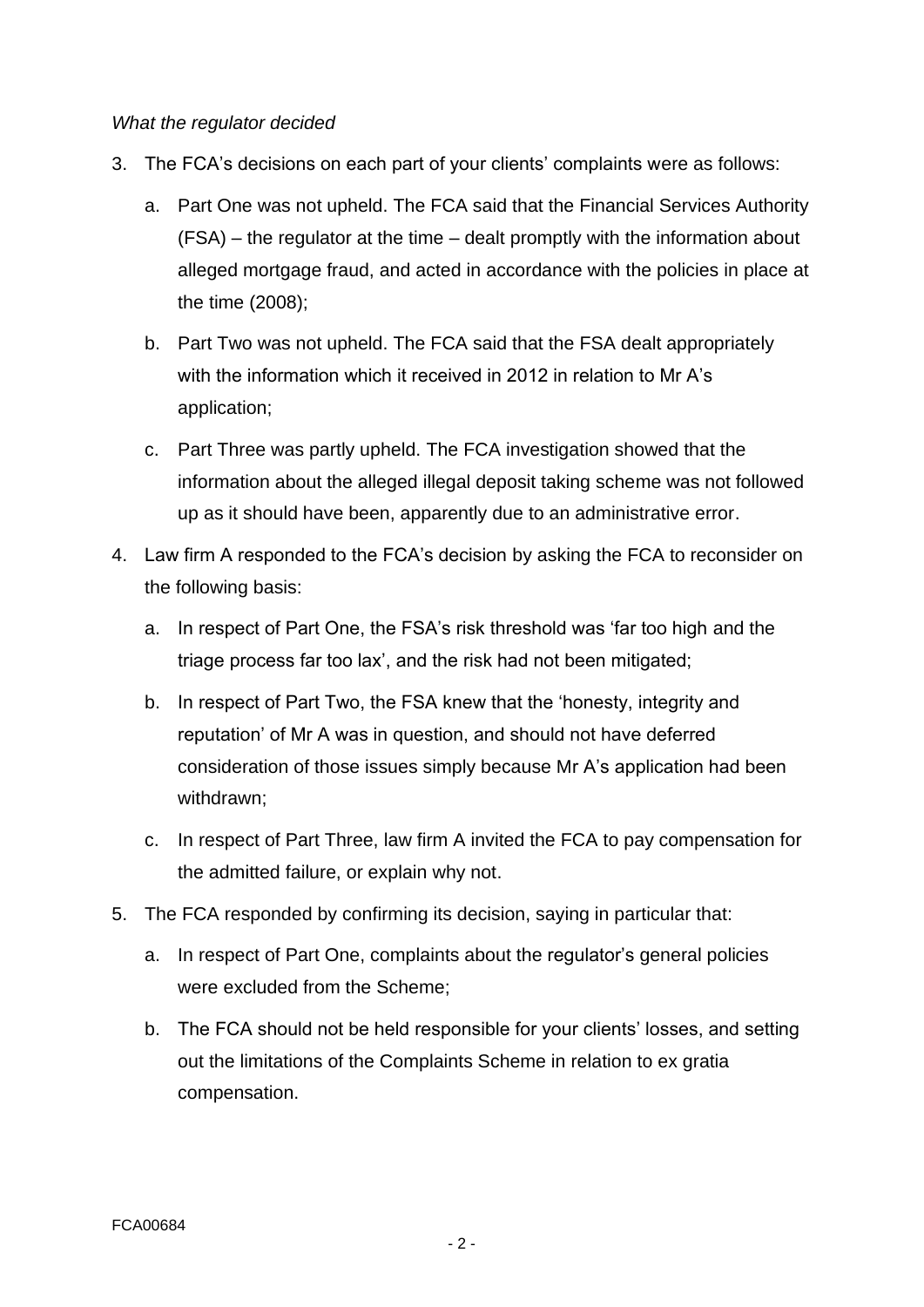#### *Why you are unhappy with the regulator's decision*

6. In your letter of 10 December to me, you say that the FCA should have upheld the complaint in its entirety, issued an apology, and awarded 'full compensation'. In essence, your case is that the FSA failed to respond adequately to clear information, received in 2008 and 2012, raising serious concerns about Mr A and the activities of firm X.

## *Preliminary points*

- 7. In this complaint, there is not much in dispute in terms of facts. The issues are whether the FSA/FCA's actions or inactions were reasonable; and, if they were not reasonable, what remedy, if any, should be applied.
- 8. That being so, I should emphasise four points. The first is that it is not my role to substitute my regulatory judgement for that of the regulator. The FCA (and the FSA before it) is a 'risk-based regulator', which means that it has to assess how it should apply its limited resources according to the risks of which it becomes aware. The fact that a possible breach of its regulations is brought to its attention does not mean that it is *required* to take action. My task is to consider whether the decisions taken by the FSA and FCA were within the range of reasonable decisions that could have been taken, bearing in mind the regulator's policies at the time (and, as has already been explained to your clients, this Complaints Scheme does not deal with complaints about the regulator's policies).
- 9. Second, the Complaints Scheme includes a provision for *ex gratia* payments, but payments under the Scheme are not of the kind or quantum which might be awarded by a court; nor is this Scheme the forum for considering complex issues of causation. The FCA has immunity from being sued for damages (save where bad faith or breach of human rights is established), and this Scheme cannot be used to undermine that immunity.
- 10. Third, I should make it clear that this report is concerned *solely with the actions or inactions of the regulator in response to the information which was available to it: I have made no assumptions or findings about the culpability of individuals.*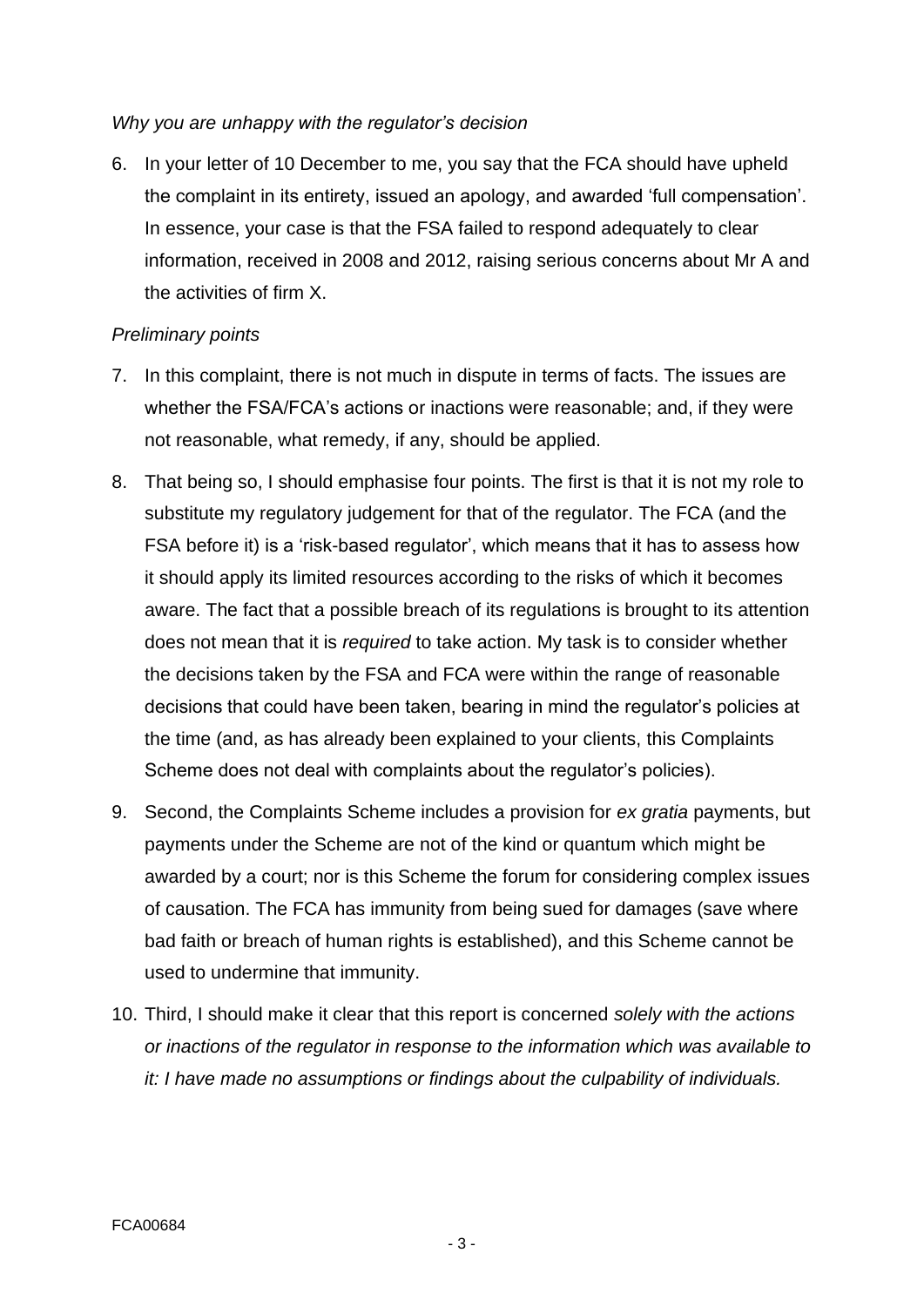## *My analysis*

The regulatory structures

- 11. To understand this case, it is necessary to understand the regulatory structures within which the FSA/FCA, firm Y (which is regulated directly by the FCA), firm X (which was an appointed representative of firm Y, and supervised by firm Y), and Mr A (the Director of firm X, and authorised as an individual by the FCA) operated.
- 12. Mr A worked for a different firm of financial advisers before establishing firm X. Firm X was originally directly authorised by the FSA, but then became an appointed representative of firm Y (the 'principal firm'). This meant that firm X undertook its regulated financial services under the auspices of firm Y, which made arrangements to monitor firm X's compliance both with the regulator's requirements and its compliance with the terms of the agreement between firms X and Y. As for all appointed representatives, firm Y was required to notify the FSA of firm X's appointment.

#### The three problems

- 13. The first problem arose in 2008, when building society Z notified the FSA that it had removed a number of mortgage brokers – including Mr A – from its panel. The reason for this was that the society had identified a number of mortgage applications made in 2005, including one from Mr A, which it suspected had been made on a fraudulent basis – the issue being that the applicants had applied for residential mortgages, but were using the mortgages for buy-to-let.
- 14. You have stressed in your response to my preliminary report that these were serious and detailed allegations, made against a number of individuals, and reported by a major building society, and I agree with you.
- 15. The FSA decided that this matter did not meet the risk criteria which would justify regulatory intervention.
- 16. The second problem arose in July 2012. Although Mr A worked for an appointed representative rather than a directly regulated firm, he required certain FSA permissions for what are known as 'controlled functions'. He held a CF1 permission as the firm's director, but had allowed his CF30 (customer function)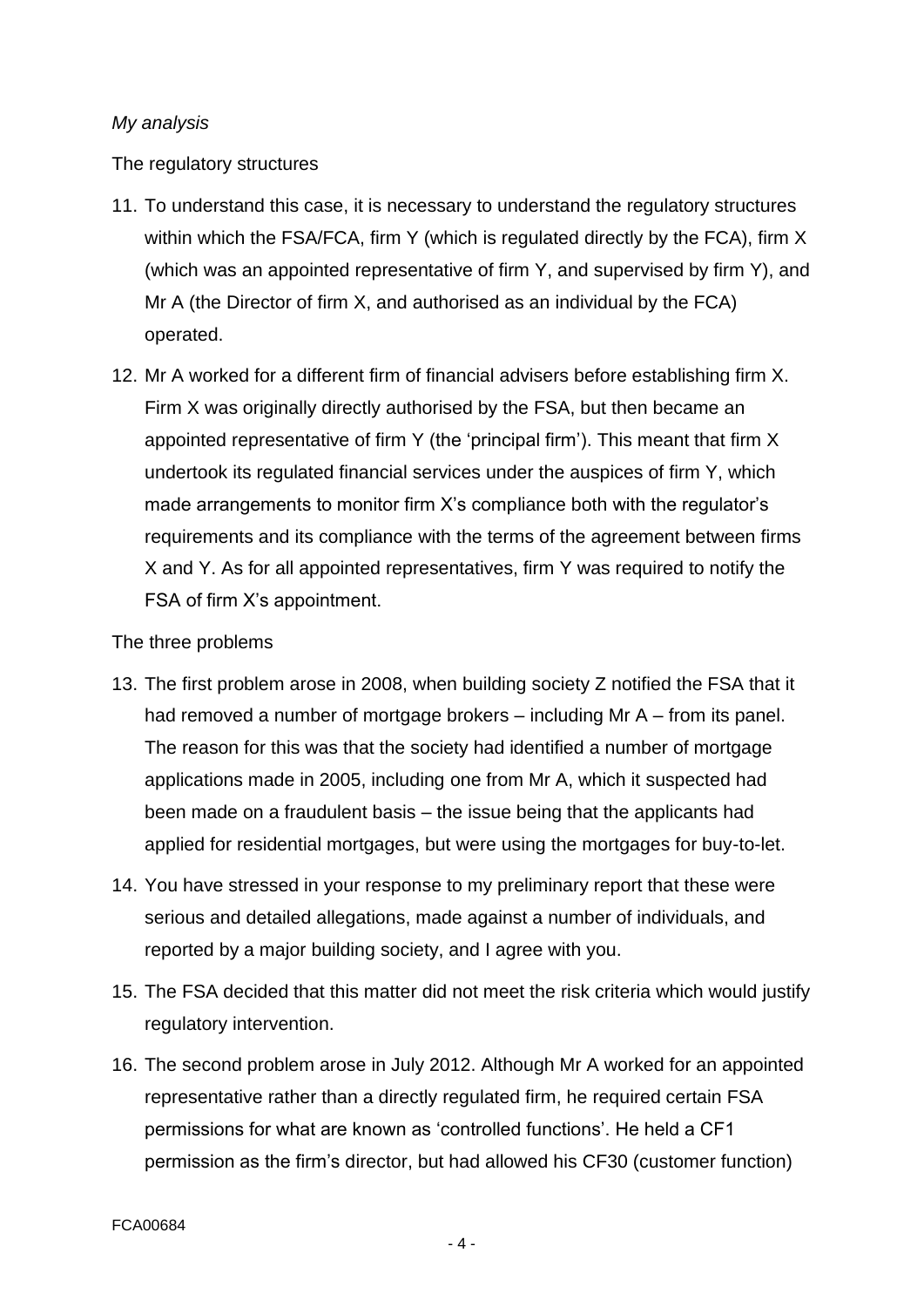permission to lapse the previous year, because he had not needed it. However, a change in the organisation meant that he needed the CF30 permission again, and firm Y applied on his behalf. The FSA decided that, because of the information about alleged mortgage fraud received in 2008 (which Mr A allegedly should have but did not disclose on the application), it should treat the application as 'non-routine': it went back to firm Y to ask whether Mr A had ever been removed from a mortgage lending panel. Mr A's application was withdrawn. An intelligence report on this matter was drawn up in the FSA, but the supervision department determined that no further action was required.

17. The third problem also arose in 2012. Intelligence was received that another member of firm X had been taking deposits from clients and paying interest – something that the firm was not permitted to do – and that one client had had difficulty in getting his money back. A report was drawn up which was intended to refer the matter to supervision for further investigation, but the report went astray, and nothing was done.

Were the FSA/FCA's decisions reasonable?

- 18. I shall deal with each of the problems in turn.
- 19. In relation to the first problem, the question is whether the FSA should have done more in response to the information about alleged mortgage fraud. The argument which law firm A put to the FCA on behalf of your clients was:

*I am unaware of any basis on which the FSA could have considered the risk posed by Mr [A] (which you plainly admit) had been "mitigated"…I was astonished to read that a report of conduct such as you had could be regarded as an acceptable risk….When deciding to close the file, the relevant staff at the FSA must have assumed that the report might be true. No reasonable regulator could accept a credible risk that a financial adviser might be a mortgage fraudster without looking into it.*

20. In your letter to me, you have effectively repeated these points. You have also drawn attention to the FCA's decision to rely upon the confidentiality provisions in section 348 of the Financial Services and Markets Act 2000 as a reason for not supplying further details of why the decision was made to take no action. You challenge the use of s348, which you say is designed to protect the confidence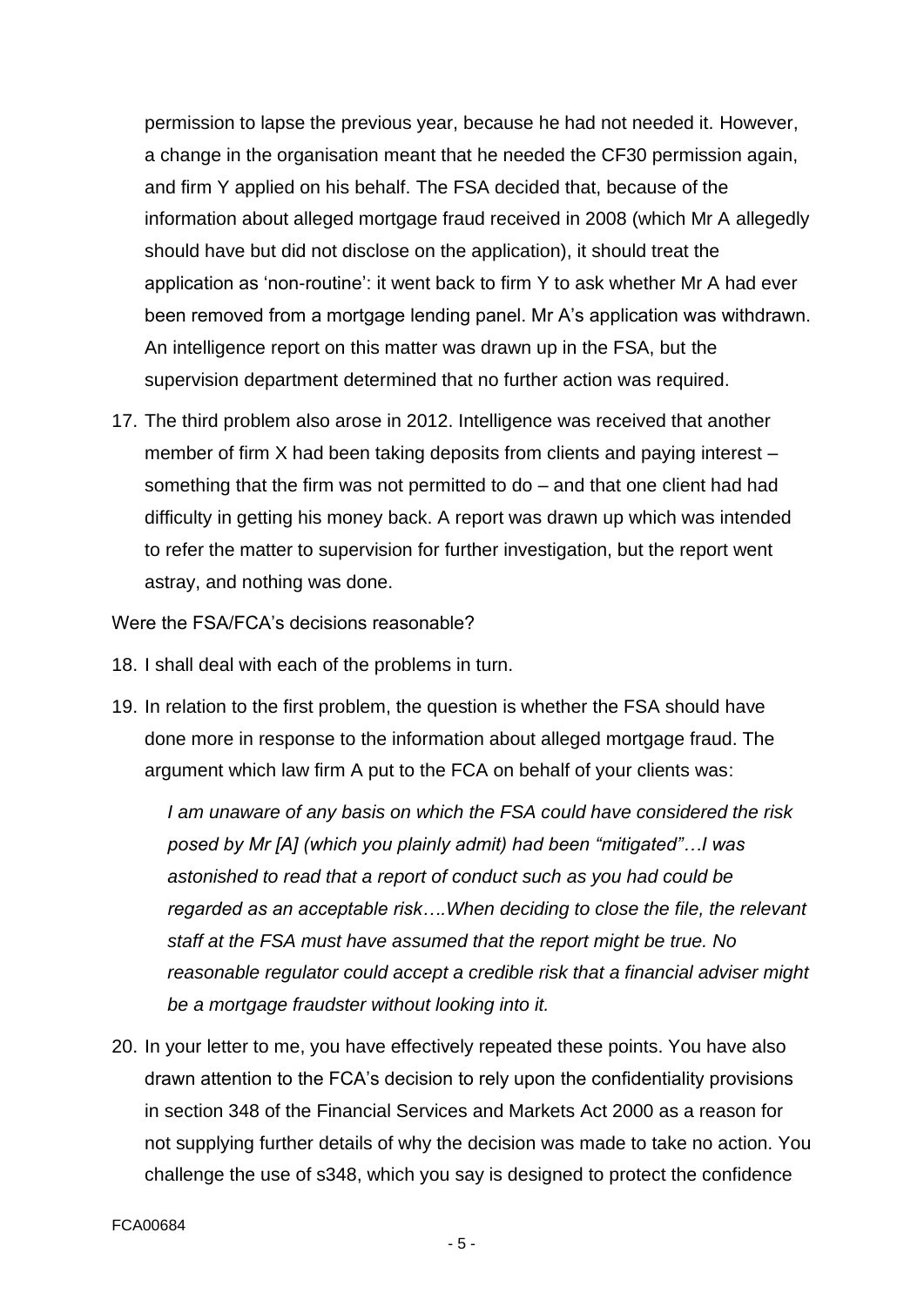of others, not that of the FCA. You also say that, in your view, the decision not to pursue the information further was clearly contrary to the FCA's published policies on supervision and enforcement (although you acknowledge that those policies are dated 2019).

- 21. I have looked carefully at the confidential records of the FSA's decision to take no further action. The FCA was correct in saying that the FSA considered the information about the alleged mortgage fraud promptly. The records show that the information was clearly understood, and that the policies then in place were applied.
- 22. The FCA says it is unable to provide the full reasons behind the Authority's decision that the risk had been mitigated, saying that 'this is due to confidentiality restrictions under section 348 Financial Services and Markets Act (FSMA) 2000 and our policy on sharing information'. I have queried the FCA's position on this, and it has explained that, while the general criteria by which decisions were and are made are not covered by s348, explaining how they were applied to a particular case is likely to involve breaching s348 because it may disclose confidential information received by the FCA.
- 23. This view of s348 is problematic, because it makes it hard to understand why the regulator has made decisions, and can lead to an erosion in public confidence. In your response to my preliminary report, you argued that you ought to be able to see any unpublished policies applying at the time in order to be able to respond. I have considerable sympathy with your point of view, but the fact is that for regulatory reasons the FCA considers that detailed policies of this kind should not be published. I invite the FCA to consider whether it might be more open about the historic policies of the FSA, but that is as far as I can go.
- 24. However, I have tried to be as helpful as I can within those constraints. Put simply, and without disclosing any confidential details about this case (although I have had access to those confidential details), the position is that the FSA's policy was that a report about suspected mortgage fraud did not necessarily justify further inquiries, and that policy was applied. It seems to me that that is sufficient to analyse the position under this Scheme.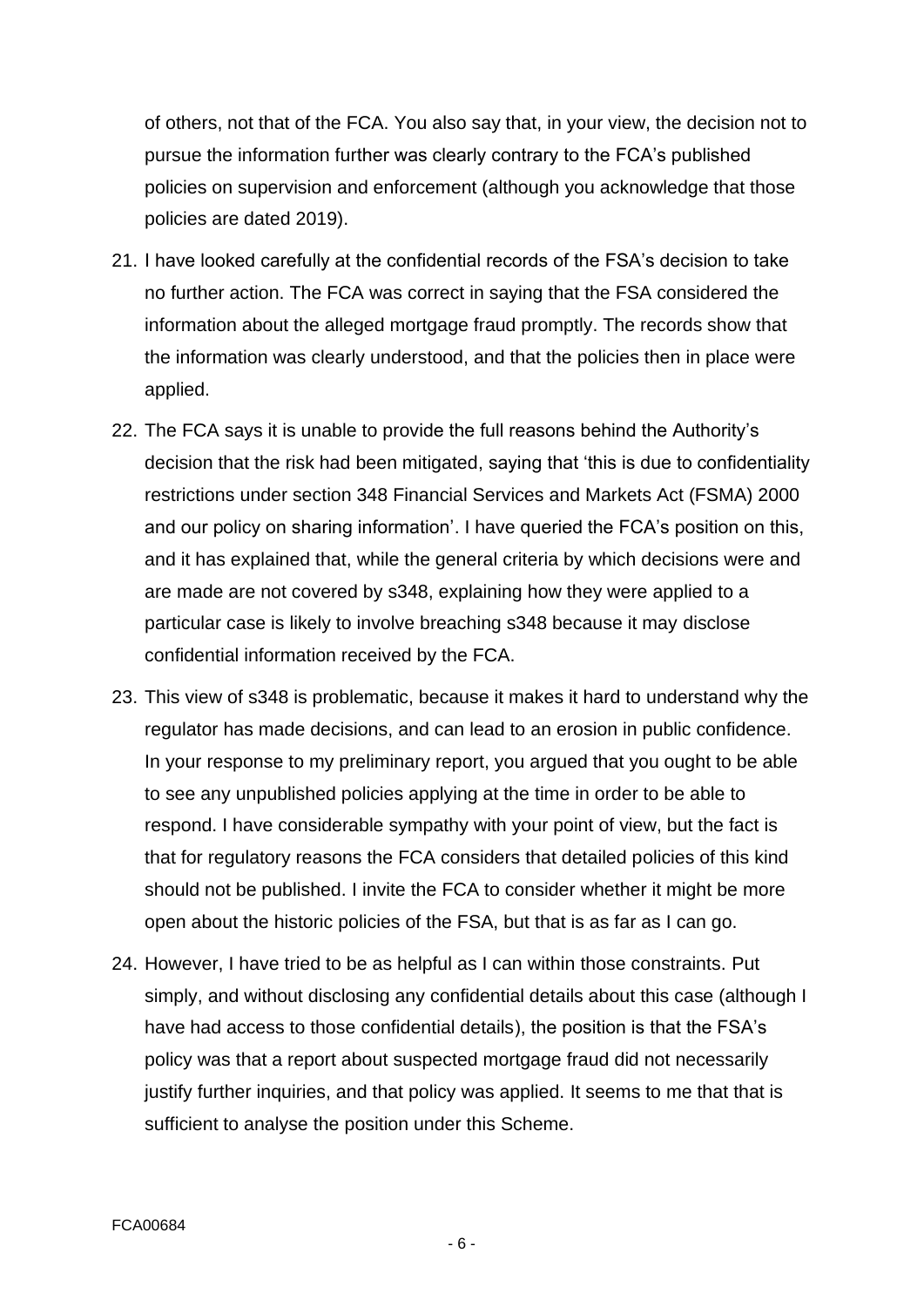- 25. I recognise that you and many others might be surprised to learn that the FSA considered that reports suggesting mortgage fraud should not necessarily be followed up. I was surprised when I learned this. The fact that a major building society felt it necessary to remove advisers from its panels because of concerns about their integrity might be seen as a good reason for the regulator to make significant further inquiries.
- 26. Against that, the FCA has pointed out that, even if the FSA had decided to take the matter further, it is likely that it would have waited for firm Y's investigation into the matter, which concluded that there was insufficient evidence against Mr A. Furthermore, I note that in the judgment in the case against firm Y, the judge concluded that the steps taken by firm Y in response to the information about the alleged mortgage fraud were defensible, so it might be argued that the FSA was entitled to place some reliance upon firm Y's supervision of firm X.
- 27. There is one further aspect to this part of your complaint. The FCA told you that the FSA recorded the matter as 'risk mitigated', a point which you challenged. I asked the FCA about this, since it seemed to me that the risk had not, in any real sense, been mitigated at all. The FCA has looked at this point further, and it tells me that the description of the closure as 'risk mitigated' was not in fact contemporaneous, but was applied when data was migrated from an old FSA system to a new FCA system in 2014. The FCA thinks it likely that the original description was 'risk-based closure'.
- 28. There is clearly a legitimate debate about whether the FSA's policy was defensible; and it is unsatisfactory when the policy is not published. However, complaints about the regulator's policies are explicitly excluded from this Complaints Scheme. It appears that the FSA applied its policies in this case, however misguided those policies may have been. For that reason, **I do not uphold part one of the complaint**.
- 29. Turning to the second problem (Mr A's application to reinstate his CF30 permissions), again the facts (see paragraph 16 above) are not in dispute. I do not think that the FSA's handling of the application itself can be faulted: it identified the record of the 2008 concern, and made further inquiries of firm Y. Following those inquiries, the application was withdrawn. The FSA wrote a report

- 7 -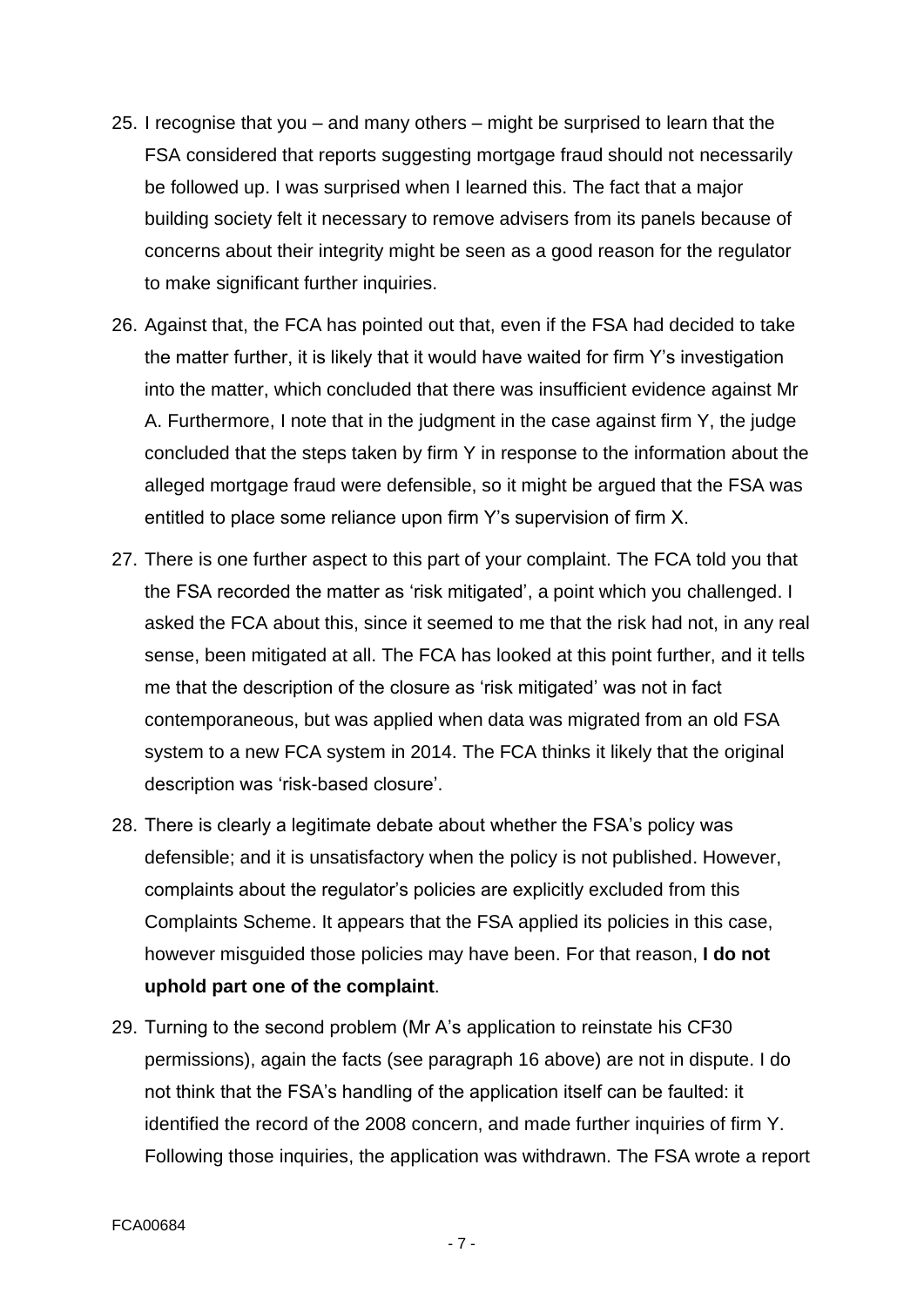stating that a further assessment of Mr A's integrity would need to be made if there were a further application. The FCA's conclusion was that 'the Authority [i.e. FSA] appropriately and proportionately acted on the knowledge available to it at the time'.

30. In your letter to me, you say that the FCA has failed to address a point made by law firm A in its follow-up to the FCA's initial decision letter. Law Firm A wrote:

*…the case officer* [considering the CF30 application] *knew about the report of*  [building society Z] *in 2008….The case officer also knew, contrary to the statement in your letter, that there was additional intelligence in respect of Mr*  [A], because she knew that he had lied in relation to the CF30 application, *saying that he had not been removed from a mortgage panel....If Mr [A's] honesty, integrity and reputation needed to be fully assessed, this should not have waited until he made a further application.*

- 31. It seems to me that it is this, and not the question of whether or not the application itself was properly handled, which is the heart of part two of the complaint. I agree with you that the FCA has failed to address it. Indeed, the FCA's decision – that 'the intelligence had already been deemed as being outside of risk appetite back in 2008', and 'It appears that no additional adverse intelligence was received by the Authority' ignores the clear fact that the person assessing the application made significant follow-up inquiries in the light of the allegedly false statement on the application form. Either the person assessing the application considered that the 2008 decision was wrong, or they considered that the matter needed further inquiries in the light of new evidence.
- 32. The further inquiries which the authorisations team made of building society Z and firm Y looked into the following matters:
	- a. There was evidence that building society Z had informed Mr A that he had been removed from the panel;
	- b. When firm Y, following up the FSA's inquiries, had asked Mr A whether or not he had ever been removed from a mortgage panel, he had 'categorically denied it'.
- 33. I conclude that, at the point when the FSA closed the application file (because the application had been withdrawn), and completed a report recording these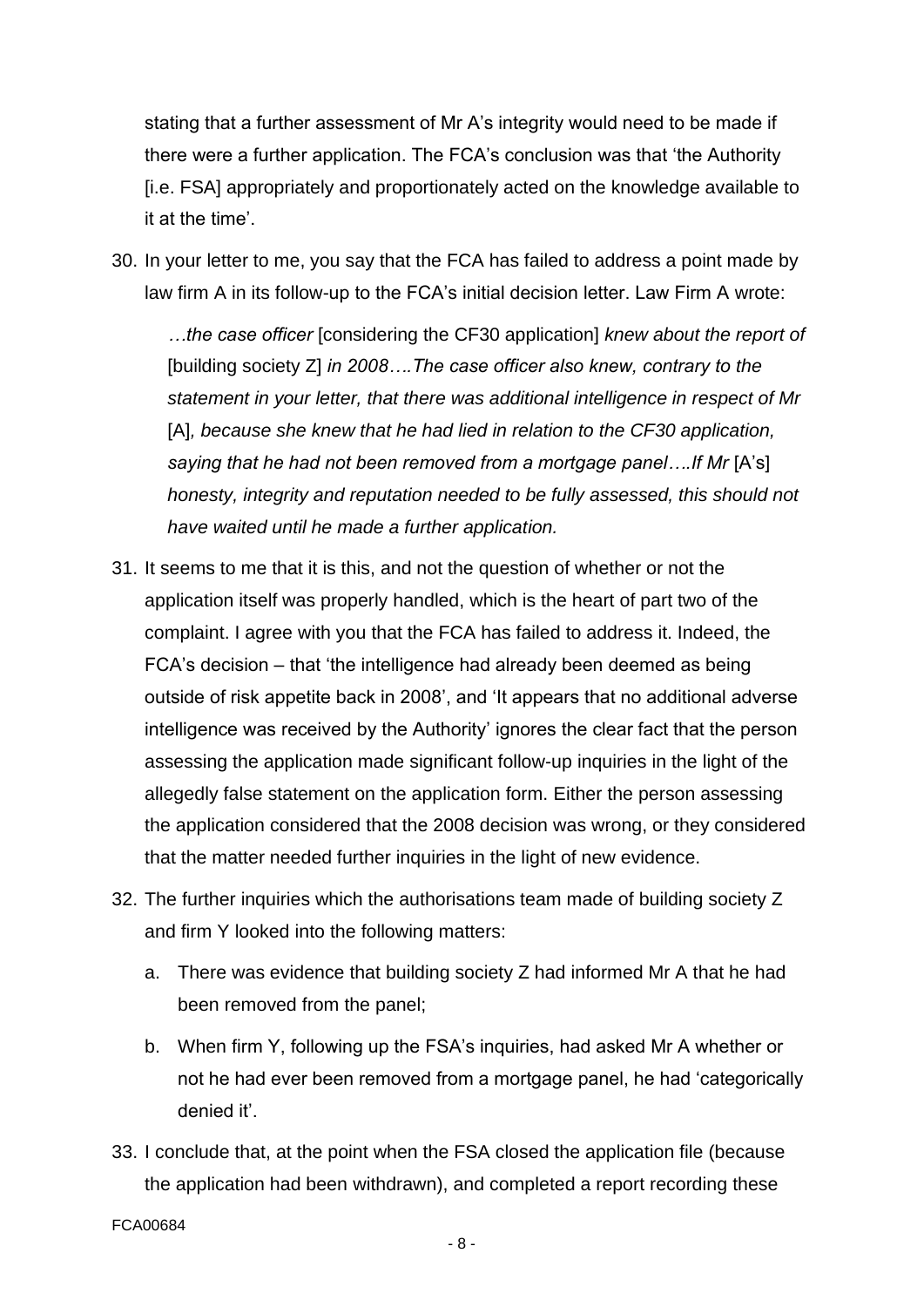matters, the FSA had considerable material which might have justified some further action, not least because Mr A continued to be approved by the FSA for CF1 functions (as a director).

- 34. It appears that the FSA supervision team decided to take no further action on the grounds that nothing had significantly changed since 2008. In my view, that was a judgement which was not defensible.
- 35. In response to my analysis in paragraphs 29-34 above, the FCA has told me that it accepts that this part of the complaint should have been upheld. It has said, however, that it is possible that, even if the matter had been followed up, the FSA might have concluded that, in the light of the 2008 internal inquiry by firm Y, no further action was justified. That is, of course, possible, although the FSA might have decided that the matters described in paragraph 32 were sufficiently serious to justify further action. It is not possible to be certain of this.

## 36. **I uphold part two of the complaint.**

#### The third problem

37. The FCA's letter to law firm A gave a fairly full explanation of what happened late in 2012 when the FSA received information about unauthorised deposit taking by firm X, and admitted that action should have been taken but was not due to administrative error. I have studied the confidential papers, which support that conclusion. **That element of the complaint was upheld** (although the FCA did not accept that there had been any deliberate concealment of the fact that no action had been taken)**, and I agree with the FCA's decision.**

#### *Decision*

- 38. I have upheld parts two and three of the complaint (the FCA had already upheld part three). The issue which arises is what, if any, remedy should be available.
- 39. The FSA did not intervene on three occasions: the first was a consequence of its policies, and I cannot consider that further; but the second and third were in one case a deliberate decision not to investigate further (problem 2), and in the other an administrative error (problem 3)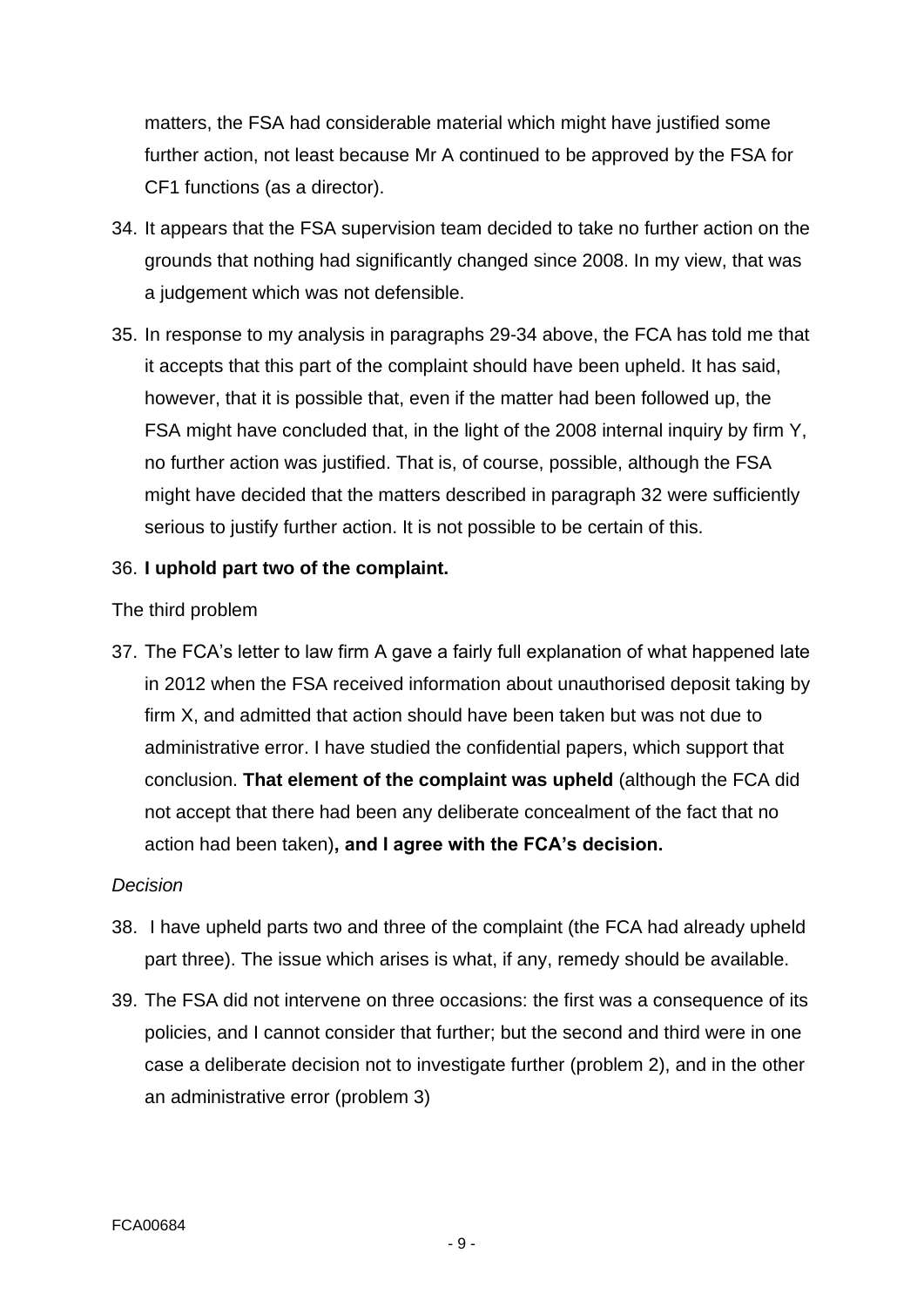- 40. There is no question that the two errors were significant ones. I **recommend** that the FCA apologises for the FSA's failures in respect of parts two and three of the complaint. The FCA has agreed to write to your clients with apologies.
- 41. The question is whether to go further. Your clients are seeking compensation (and not only from the FCA). In paragraph 9, I explained the limitations of the arrangements for *ex gratia* compensation under this Scheme. In my preliminary report, I made the following points:
	- a. The principal cause of your clients' losses appears to be the actions of firm  $X$ :
	- b. There can be no certainty about what, if any, difference it would have made to your clients' position if the FSA had acted differently in 2012;
	- c. This case raises complex questions of causation, and relative liabilities of firm X, firm Y, and the FSA, of a kind which could only be resolved in legal proceedings;
	- d. Parliament has given the FCA immunity from actions for damages (save in limited circumstances). The scale of this case, and the kind of compensation which might be claimed, means that an award of compensation under this Scheme would effectively undermine the intention of Parliament's grant of immunity.
	- e. I understand that the Financial Services Compensation Scheme (FSCS), which is the statutory scheme to reimburse customers who have lost money in firms which have failed, is now accepting claims for compensation from investors who lost money in the scheme. There is advice on the FSCS website about this.
- 42. In response to my preliminary report, you have asked me to reconsider my position on compensation, and you have made the following principal points:
	- a. This Complaints Scheme makes provision for *ex gratia* payments;
	- b. The fact that Parliament has granted the FCA (and previously the FSA) immunity from being sued for damages on most grounds does not prevent this Scheme from making *ex gratia* payments, nor do such payments undermine that immunity;